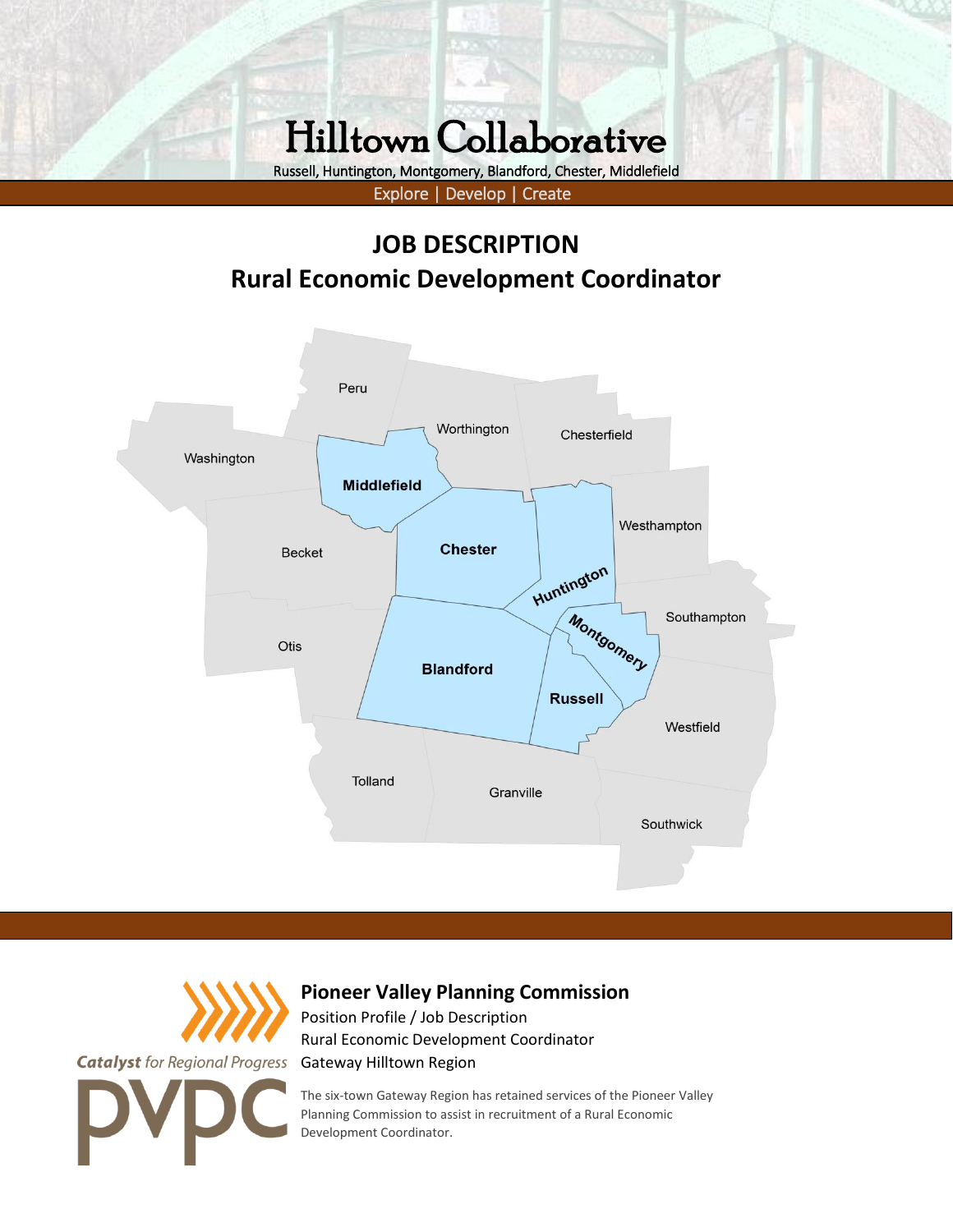## Job Description in Search of Ideal Candidate

#### **General:**

The Hilltown Collaborative, a representative body of the Gateway Hilltown Region, is seeking a professional Rural Economic Development Coordinator to serve as a full time staff person and provide economic development services to the six-town gateway region.

The Gateway Hilltown Region is comprised of Blandford, Chester, Huntington, Middlefield, Montgomery, and Russell. With an approximate population of just below 8,000, today these communities reflect both rural agricultural, as well as classic New England industrial, heritages - varying within and across town borders.

The ideal candidate will help with coordination and implementation of the Gateway Hilltown Region's shared long- and short-term economic development strategies as outlined in the recently completed Economic Development Plan. In coherence with the plan, the Coordinator will be responsible for facilitating community development initiative planning and implementation; indentifying and fostering new growth opportunities; promoting the region; securing funding that support economic development activities and programs; and provide technical support to policy, advisory, and recipient groups that have to do with land management and development.

#### **Responsibilities:**

- Seek direction and report to the Hilltown Collaborative (Steering Committee for town Selectboards of the Gateway Hilltown Region);
- Serve as the business community liaison and first point of contact for both existing business owners as well as owners of businesses who wish to locate to the Gateway Hilltown Region, providing a general overview of the respective steps involved in starting a business in the region - including explaining prospective towns' permitting processes for tenant build-outs and special permits;
- Work with local leadership to implement initiatives, projects and programs in accordance with the priorities outlined in the shared economic development plan;
- Work with the Jacob's Ladder Business Association (JLBA) and the Hilltown Community Development Corporation to promote hilltown businesses;
- Advise Selectboard members on complex, often confidential, economic development plans or policy issues;
- Work with local leadership to analyze any proposed economic development projects;
- As necessary, apply for and receive grants for the purpose of carrying out the duties described herein;
- Represent the Gateway Hilltown Region at various governmental levels (regional, state, national) to assist in formulation of economic development policies and legislation;
- Collaborate with local municipal committees regarding economic development and zoning policy and regulations - prepare preliminary analytical research reports and make recommendations regarding policy, regulation and ordinance changes;
- Work with the Pioneer Valley Planning Commission in Community Development Block Grant (CDBG) efforts and other PVPC available resources that will help with economic development goals;
- Perform other related duties as required.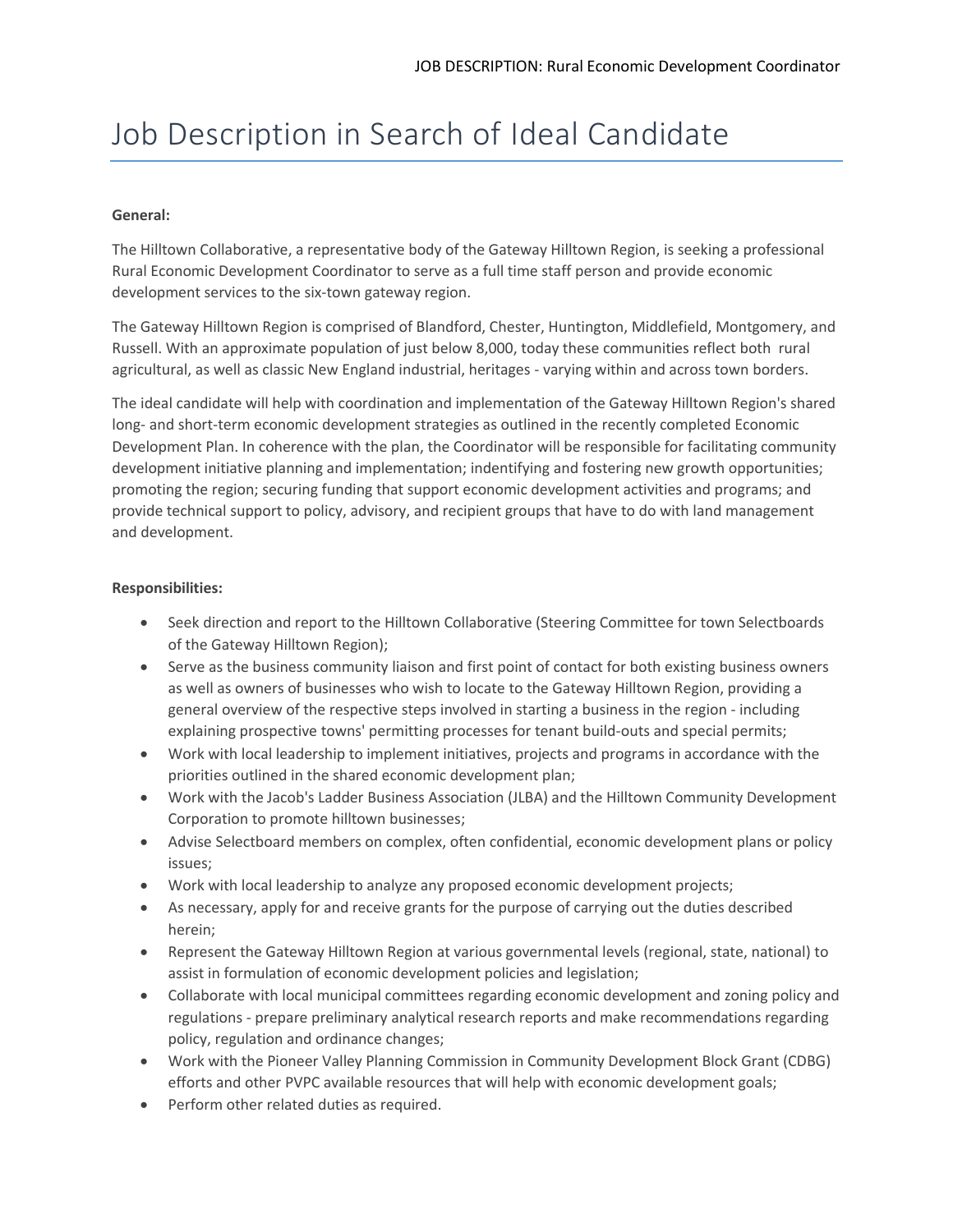#### **Ideal Candidate**

The Hilltown Collaborative seeks a Rural Economic Development Coordinator who is willing to commit to a multi-year tenure to ensuring the towns' sustainable pathway towards growth. The Gateway Hilltown Region requires a coordinator who can help set the stage for community-wide, cross-border approach to addressing the regions needs. The Rural Economic Development Coordinator must be comfortable working in small towns where relationships date back generations and community business is often conducted on a face-toface basis.

#### **Personal and Professional Attributes:**

- Able to demonstrate unquestioned integrity in interactions with officials and residents;
- Able to communicate effectively and build consensus;
- Able to work cooperatively with the Selectboards of each of the municipalities updating them on progress, and actively participating in discussions related to economic growth opportunities;
- Knowledge of small rural communities;
- Able and willing to play a visible role in the community. The ideal candidate must participate broadly across the leadership structure and town borders, and be a champion of the Gateway Hilltown Region;
- Familiar with highly participative local government environments;
- Self motivated, goal oriented person;
- Ability to network with communities, economic development professionals and a wide variety of other organizations;
- Comfortable and effective at [public speaking](http://www.sseer.ca/community-economic-development/economic-development/characteristics-of-an-effective-economic-development-officer/) and making presentations;
- Able to devise and deliver persuasive arguments and mobilize supportive parties;
- Demonstrable [understanding](http://www.sseer.ca/community-economic-development/economic-development/characteristics-of-an-effective-economic-development-officer/) of land use planning, real estate development, zoning and municipal infrastructure;
- Strong understanding of state and local government;
- Able to be a vocal and positive spokesperson for the Gateway Hilltown Region in public forums to advance the regions economic development interest;
- Availability and willingness to work flexible schedule including evenings and weekends.

#### **Education and Experience**

The Rural Economic Development Coordinator must fulfill the following qualifications or any equivalent combination of education, training and experience which provides the required knowledge, skills and abilities to perform the essential functions of the job:

- Bachelor's degree with a concentration or specialization in economic and community development or related field.
- Three or more years experience in economic, business or community development.
- Or any equivalent combination of education, training, and experience to provide the required knowledge, skills, and abilities to perform the essential functions of the job.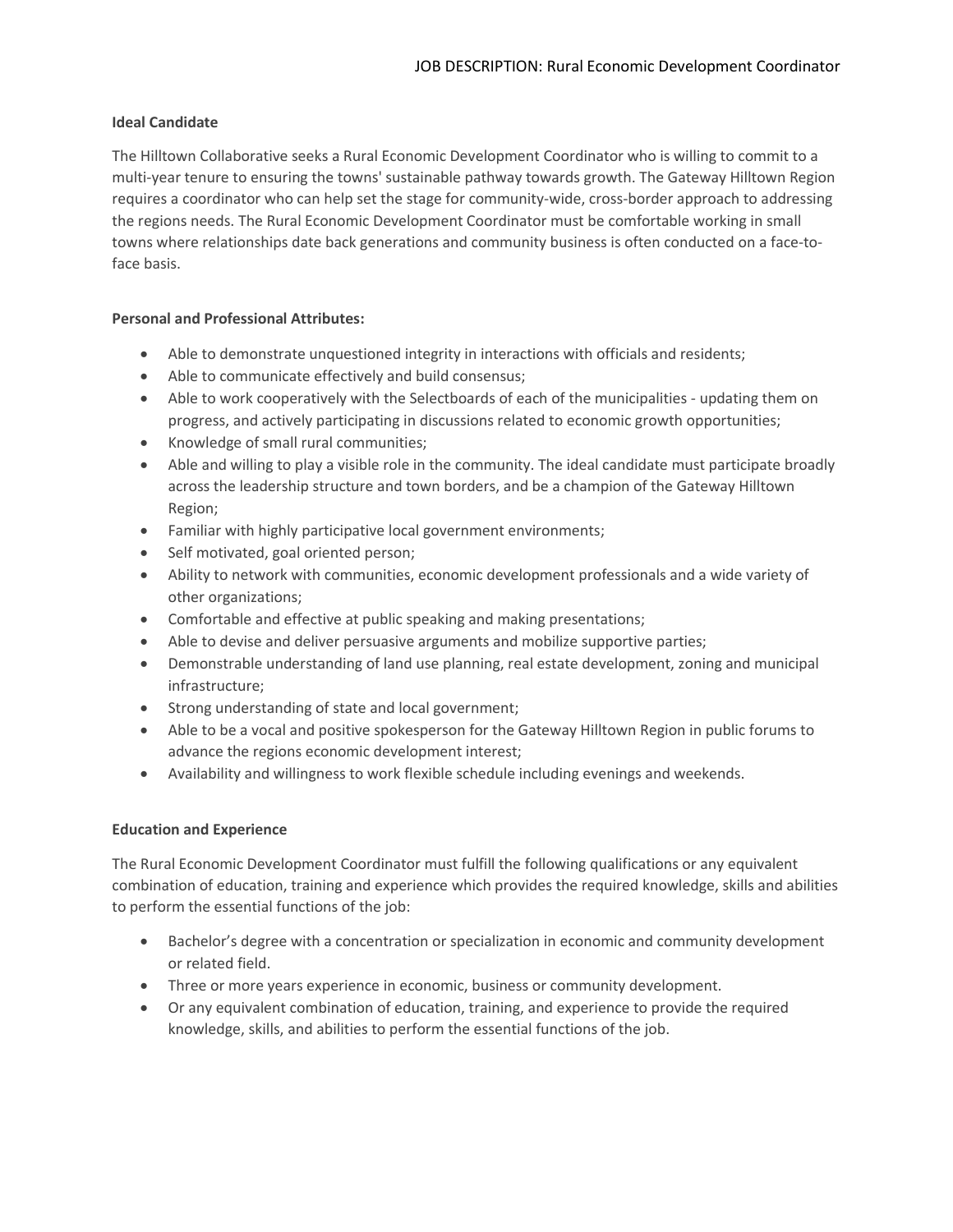#### **Salary Range, Schedule, and other related information**

Salary range for this benefited fulltime position is \$45,000 to \$60,000 annually depending on qualifications and experience. The typical work week is Monday through Friday. The desired start time for this position is July 5, 2017.

This position is funded for one year (July 1, 2017 through June 30, 2018) through a state grant made available by the Massachusetts Executive Office of Administration and Finance. Throughout the grant year, the participating Towns of the Hilltown Collaborative will be seeking to allocate local resources to sustain the shared cost for this regional position beyond the grant period, starting July 1, 2018.

The qualified candidate will be contracted for employment with the Town of Chester (the Host municipality of the regional agreement) and supervised by its Town Administrator with direction from the Hilltown Collaborative.

# Challenges and Opportunities

The following are the challenges and opportunities that lie ahead for the successful candidate:

#### **Challenges**

- This is a low population region of six unique towns that are experiencing a protracted decline in economic growth (Total population approximately 8,000);
- Each of the six towns has operated independently for many decades;
- High speed internet has not been implemented in all areas of the region;
- There is a need for the six towns and the regional school district to work more closely together on long term plans and budgets (the school system is over half of each town's budget);
- When the Mass Pike (I-90) replaced Route 20, in 1959, as the major east/west highway, it limited access to economic activity and helped cause the demise of the mill industry (major employers of the region);
- When the railroad discontinued stops in Russell, Huntington and Chester in 1960, it further limited economic activity;
- The demographics of age distribution has changed significantly in the past 50 years gaining more senior citizens and losing school age children.

#### **Opportunities**

- Realizing there is strength in numbers, the six towns have agreed to work together to plan for economic growth;
- The Commonwealth of Massachusetts recognizes the need to support small rural towns to help revitalize their economic health – the Governor's Office instituted the Community Compact Program, which the six towns signed on to share resources for efficiency and economic development;
- The regional area is rich in natural resources of open space, beautiful countryside, crystal clear rivers, streams and lakes, fresh air (no pollution), no traffic congestion, miles and miles of hiking